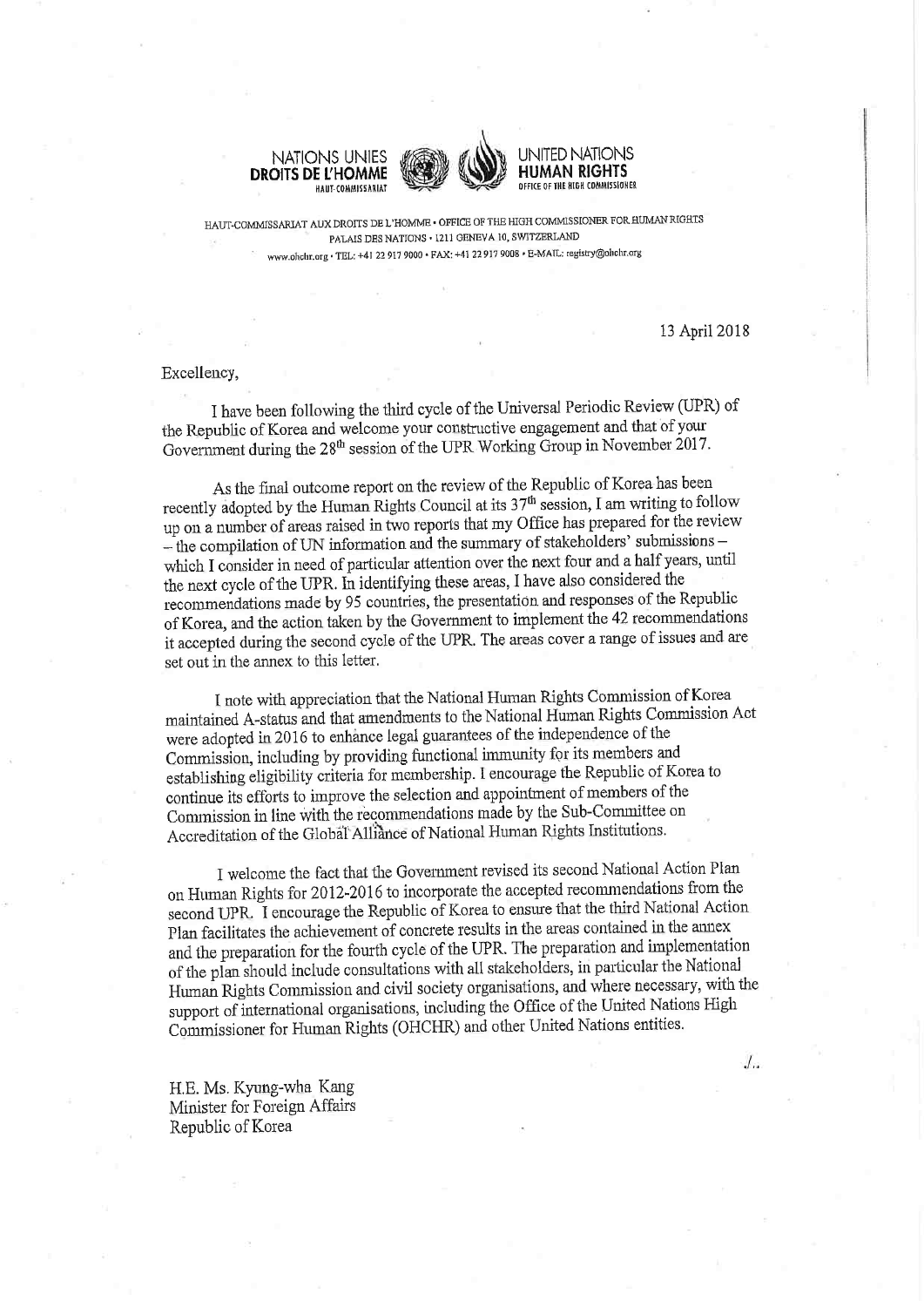I encourage the Republic of Korea to strengthen its national mechanism for comprehensive reporting and follow up in relation to international human rights mechanisms and treaty obligations. I strongly recommend the use of the practical guide that my Office released in 2016 on this topic and which is available at: http://www.ohchr.org/Documents/Publications/HR\_PUB\_16\_1\_NMRF\_PracticalGuide.pdf.

**HIIMAN RIGHTS** 

DROITS DE L'HOMME

Please be advised that I will be sharing my advice with all Member States as they go through the third cycle with a view to assisting them to begin implementing the UPR recommendations early on, following the review. An important measure that can contribute positively to follow up action is voluntary mid-term reporting. I strongly encourage all Member States to submit a voluntary mid-term report two years after the adoption of the outcome report. I welcome the submission by the Republic of Korea of a mid-term report regarding the implementation of the recommendations made during the second cycle of the UPR. I encourage the Republic of Korea to continue this commendable practice and submit a mid-term report, for the third cycle, by 2020.

As the Secretary-General states in his 2017 report on the work of the Organization (A/72/1, paragraph 98): "The Human Rights Council's universal periodic review process is now entering a new cycle, with every Member State scheduled for a third round of scrutiny. We will work to strengthen the relevance, precision and impact of the Council's recommendations, including by providing better support to Member States in implementation, stronger collaboration with United Nations country teams and the establishment of national mechanisms for human rights reporting and follow-up to link the universal periodic review to the implementation of the Sustainable Development Goals."

I look forward to discussing with you ways in which my Office may assist the Republic of Korea to take action in the areas I have identified.

Please accept, Excellency, the assurances of my highest consideration.

Bistand

Zeid Ra'ad Al Hussein High Commissioner for Human Rights

cc.: Mr. Sangki Park, Minister of Justice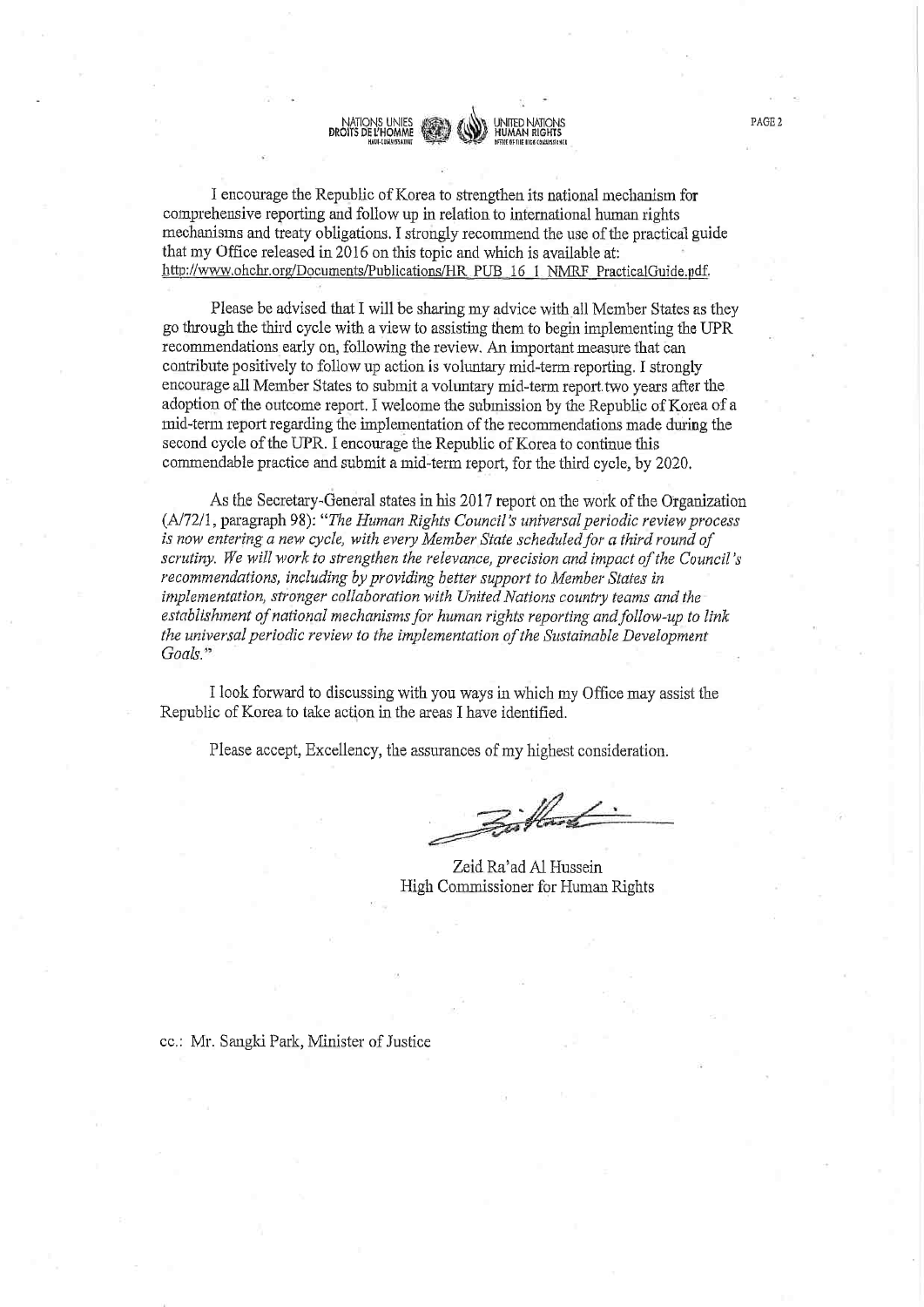

### Annex

# Scope of international obligations and cooperation with international human rights mechanisms and bodies

Ratifying the Optional Protocol to the International Covenant on Economic, Social and Cultural Rights, the Optional Protocol to the Convention against Torture and other Cruel, Inhuman or Degrading Treatment or Punishment, the Optional Protocol to the Convention on the Rights of Persons with Disabilities, Optional Protocol to Convention on the Rights of the Child on a communications procedure, the Second Optional Protocol to the International Covenant on Civil and Political Rights, aiming at the abolition of the death penalty, the International Convention on the Protection of the Rights of All Migrant Workers and Members of Their Families, the Convention on the Reduction of Statelessness, of 1961, Convention on Discrimination in Education and the Protocol III additional to the Geneva Conventions;

Ratifying the following conventions of International Labour Organization: Forced Labour Convention (No. 29), Freedom of Association and Protection of the Right to Organise Convention (No. 87), Right to Organise and Collective Bargaining Convention (No. 98), Migration for Employment Convention (Revised), (No. 97), Abolition of Forced Labour Convention (No. 105), Labour Inspection (Agriculture) Convention (No. 129), Migrant Workers (Supplementary Provisions) Convention (No. 143) and Domestic Workers. Convention (no 189);

Withdrawing the reservation to article 22 of the International Covenant on Civil and Political Rights and the reservation to article 25(e) of the Convention on the Rights of Persons with Disabilities:

# National human rights framework

Ensuring a transparent and participatory process for the selection and appointment of members to the National Human Rights Commission of Korea, including through the establishment of an independent selection and appointment committee in order to guarantee the independence and diversity of the members of the Commission, as well as ensuring adequate resources for the effective functioning of the Commission;

Implementation of international human rights obligations, taking into account applicable international humanitarian law

#### **Cross-cutting issues** A.

## Equality and Non-Discrimination

- Adopting a comprehensive anti-discrimination law that covers all spheres of life and prohibits all forms of discrimination, including based on race, gender, sexual orientation and gender identity through discussions with civil society representatives;
- Strengthening measures to combat discrimination, hate speech and xenophobic discourse against foreigners, migrants and multicultural families as well as amending the legislation in order to include racial discrimination as a criminal offence, to provide for adequate sentences for the gravity of the offence and to make racial discrimination an aggravating circumstance when another offence is committed;
- Countering prejudices regarding lesbian, gay, bisexual, transgender and intersex persons and preventing and combating hate speech of, or discrimination against, persons based on their sexual orientation or gender identity;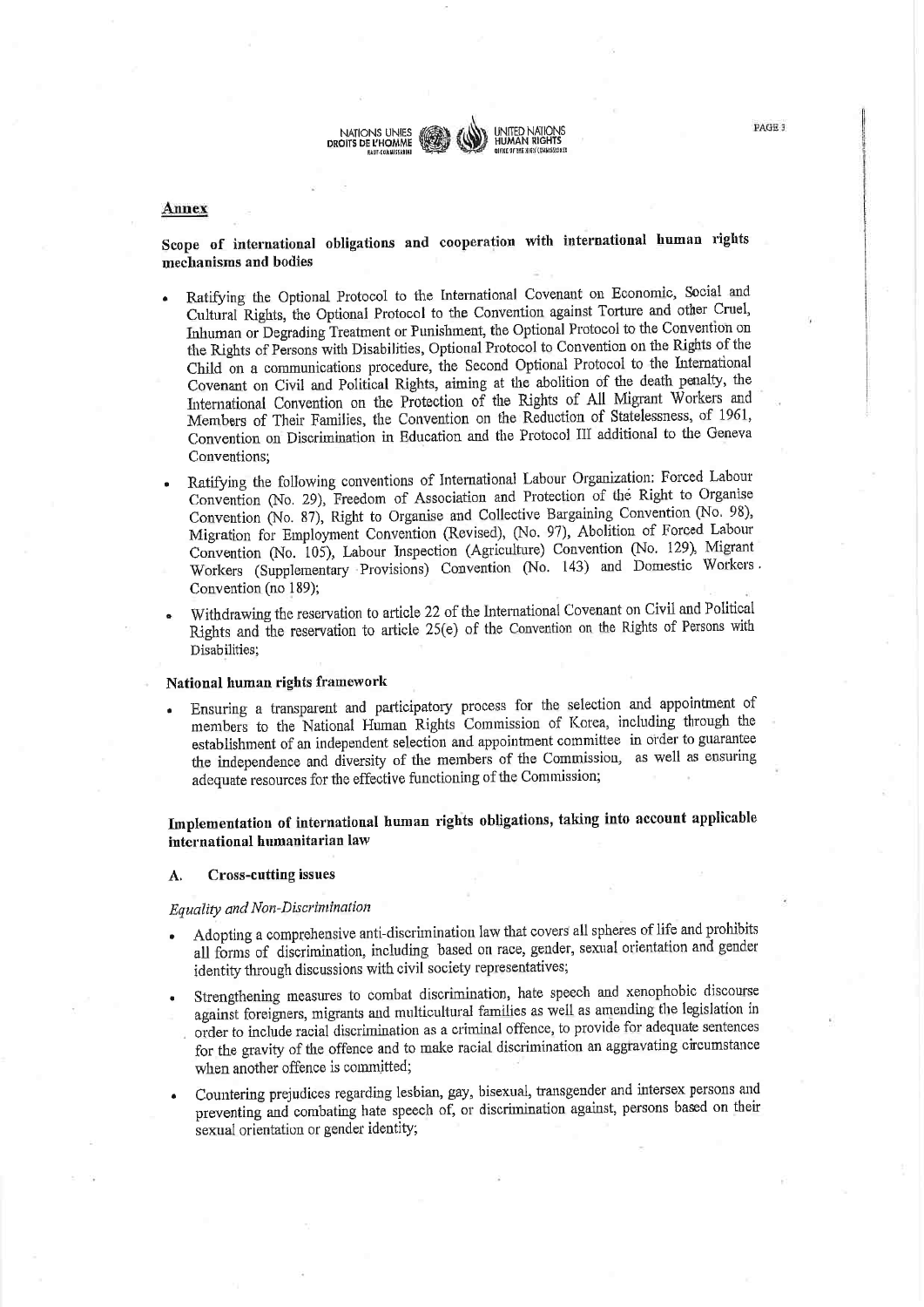Abolishing the requirement of mandatory HIV/AIDS testing for employment purposes and for entry, stay and residence purposes for foreigners;

UNITED NATIONS<br>HUMAN RIGHTS

Ensuring that persons with HIV/AIDS enjoy their right to health by accessing health care without discrimination:

#### Development, the environment, and business and human rights

NATIONS UNIES<br>DROITS DE L'HOMME

- Adopting a human rights-based approach to development policies and programs, including by establishing mechanisms for consultation and effective participation of the communities affected by development projects;
- Increasing efforts to prevent harm to communities living near sources of ongoing pollution or contaminated sites, and ensuring that sufficient resources are available for regional and local governments tasked with monitoring and enforcement of laws on pollution control;
- Take measures to develop a national action plan on business and human rights based on multi-stakeholder engagement and the guidance of the Working Group on business and human rights and to establish an obligation in its laws and policies that business enterprises must respect human rights and conduct human rights due diligence in relation to their domestic and international operations;

#### **B.** Civil and political rights

### Right to life, liberty and security of person

- Taking measures to abolish the death penalty and to commute all death sentences to terms of imprisonment;
- Revising its legislation to incorporate a definition of torture that includes all the elements covered in the CAT and to ensure that acts of torture are punishable by penalties commensurate with the gravity of the crime, that the absolute prohibition against torture is non-derogable, that no exceptional circumstances may be invoked as a justification for torture and that there is no statute of limitations for acts of torture:
- Amending the National Security Act in order to ensure that arrests and detentions under the law do not increase the potential for human rights violations and to ensure the humane treatment of persons arrested under the Act;
- Ensuring that defectors from a neighbouring country are detained for the shortest possible period, that detainees are given access to counsel during the entire length of their detention, and that the duration and methods of interrogation are subject to strict limits that comply with international human rights standard:
- Preventing and eliminating cases of violence and abuse in the military and establishing the office of military ombudsman as an independent entity to monitor military units and conduct investigations into allegations of abuse and violence in the military;
- Strengthening efforts to combat domestic violence and ensuring that victims of domestic violence benefit from protection, including restraining orders and have access to medical and legal service;

#### Administration of justice, including impunity and the rule of law

Strengthening efforts to bring the prison system in line with the United Nations Standard Minimum Rules for the Treatment of Prisoners, including by improving the material conditions in correctional facilities and reducing overcrowding, ensuring that restraints are used only as a measure of last resort, for the shortest time possible and only when less intrusive alternatives for control have failed and using non-custodial measures and alternatives to detention;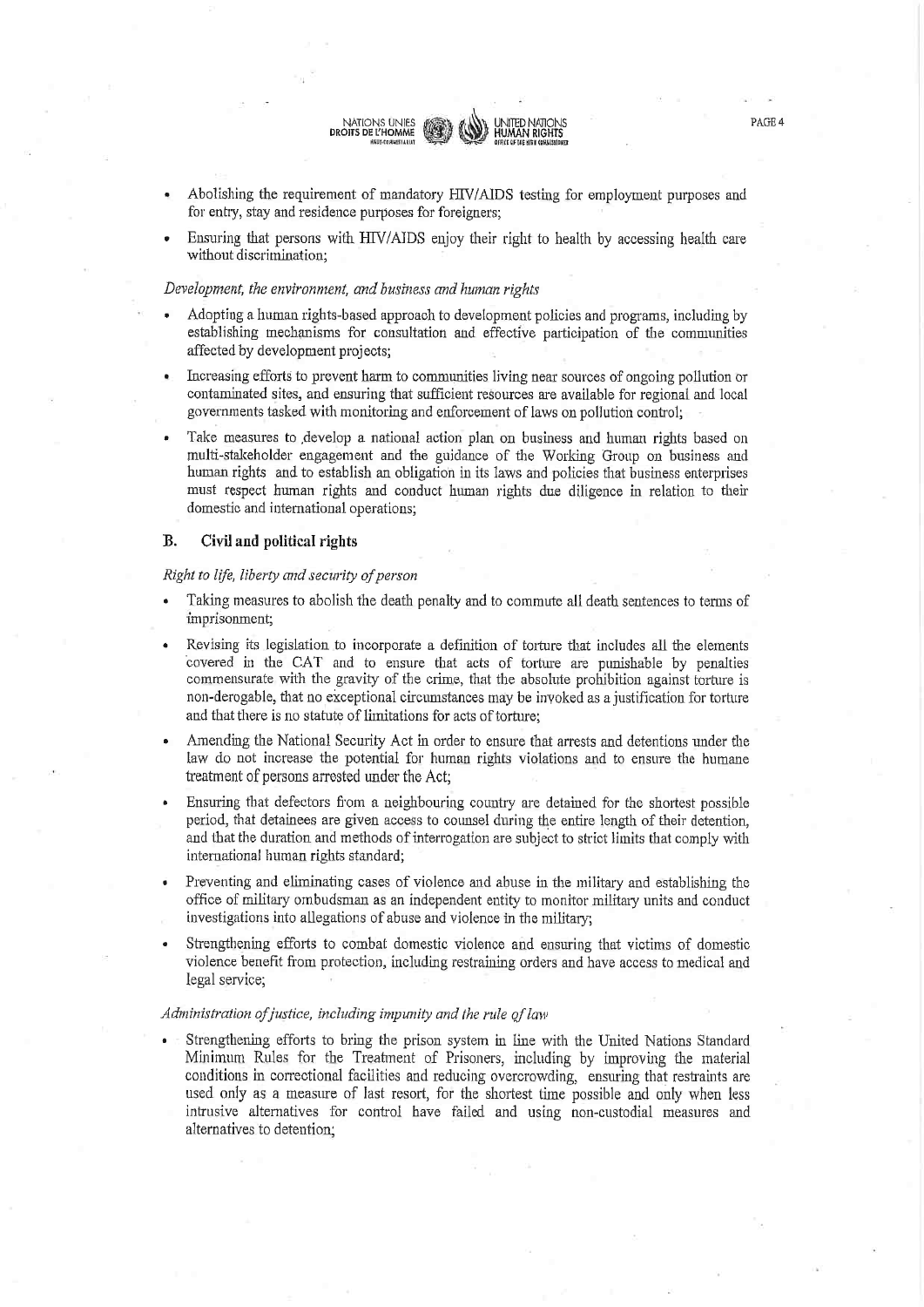Establishing an independent and effective mechanism concerning complaints of torture and ill-treatment in places of deprivation of liberty;

NATIONS UNIES<br>DROITS DE L'HOMME

UNITED NATIONS<br>HUMAN RIGHTS

PAGE 5

## Fundamental freedoms

- Taking measures to introduce alternatives to military service for the conscientious objectors and to release those imprisoned or detained solely on the basis of their conscientious objection to military service;
- · Decriminalizing defamation and ensuring that defamation is only punishable under civil law and that compensation provided is proportionate to the damage caused;
- Ensuring that the establishment of associations, including trade unions and political parties, is subject at most to a notification process, and is simple and expeditious;
- Amending the laws and regulations related to the right to freedom of assemblies to ensure that at most a prior notification and not a de facto authorization regime regulates the exercise of the right to peaceful assembly and prevent blanket bans on when and where assemblies can be held.
- Amending the National Security Law, in particular Article 7, to bring it in line with the international human rights standards and ensure that it is not used to restrict the rights to freedom of expression and association;
- Conducting impartial and thorough investigations into all allegations and reports of attacks, violence and harassment against human rights defenders and holding perpetrators of such offences accountable, as well as ensuring that human rights defenders are able to carry out their legitimate activities without fear or undue hindrance, obstruction or harassment;

# Prohibition of all forms of slavery

- Taking measures to ensure that the 2015 bilateral agreement on the issue of "comfort women" envisages adequate guarantees that the surviving victims of sexual slavery during the Second World War are provided with redress and settlement meeting their demands and in line with international human rights standards, including the right to truth and assurances of nonrepetition.
- ·Strengthening measures to combat trafficking in human beings by bringing the legal definition of trafficking into compliance with international human rights standards and improving legal and institutional framework to ensure that victims of human trafficking are effectively identified, protected and assisted and that perpetrators of human traffickingrelated crimes are prosecuted and adequately punished;

# Economic, Social and Cultural Rights

- Strengthening measures to ensure that the right to strike and collective bargaining is effectively exercised without undue restrictions or intimidation, to guarantee the right of all persons to form and join trade unions freely and to prevent arbitrary interference in the functioning of trade unions, as well as conducting independent and effective investigations into allegations of reprisals against trade union activists and workers participating in industrial action;
- Improving laws and policies to ensure labour rights to all categories of workers as well as strengthening efforts to prevent and eliminate abuse of non-regular forms of employment;
- Strengthening the national social security system to ensure that all persons in need receive adequate amount of social security benefits;
- Taking measures to reduce poverty among older persons and to improve the national basic pension scheme so that the amounts of benefits enable older persons to enjoy an adequate standard of living;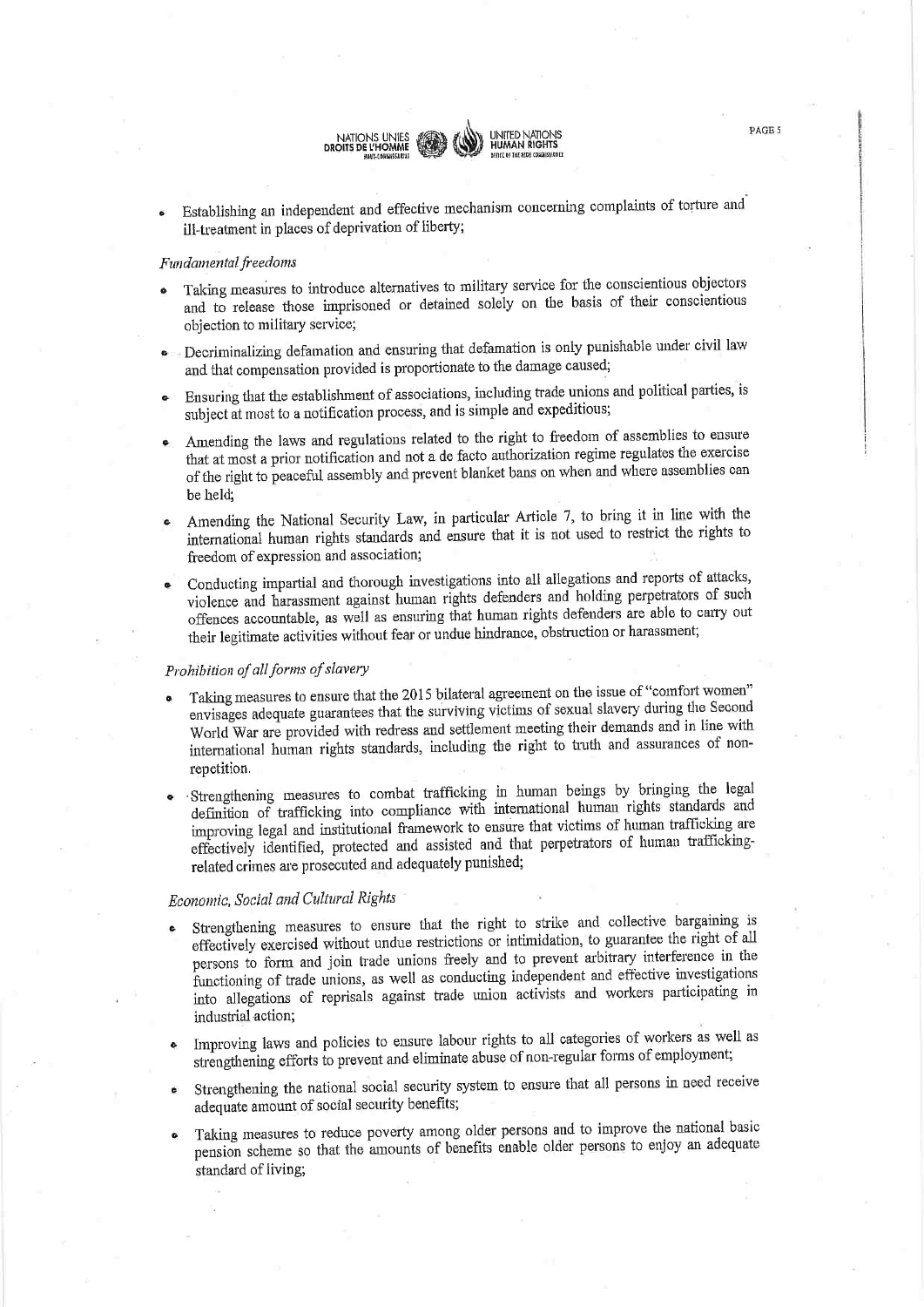## C. Rights of specific persons or groups

NATIONS UNIES

DROITS DE L'HOMME

#### Women

Continuing efforts to improve gender equality and to address discrimination against women and in particular, intensifying the efforts to increase the representation of women in decisionmaking positions, to close the gender pay gap, and to reconcile work and family responsibilities as a means of improving women's participation in employment and of addressing their overrepresentation in part-time employment, due to child-care responsibilities;

**INITED NATIONS** 

HUMAN RIGHTS

- Adopting effective measures to combat violence against women, including by adopting a comprehensive strategy to prevent and address gender-based violence;
- Taking measures to decriminalize women undergoing abortion so as to guarantee women's right to sexual and reproductive health and ensuring that sexual and reproductive health services are made available and accessible to all;

#### Children

- Establishing a universal birth registration system to ensure that the births of all children, including children of refugees, asylum seekers and stateless persons can be registered, irrespective of their parents' legal status and origin;
- Amending legislation to prohibit corporal punishment in all settings throughout the countr

#### Persons with disabilities

- Implementing effective deinstitutionalization strategies based on the human rights model of disability in order to increase support services and assistance programs so that persons with disabilities can live independently in the community;
- Ensuring the effective implementation of the mandatory employment quota system for persons with disabilities;
- Implementing effectively the policies on inclusive education throughout national education system;
- Amending the legal provisions, allowing for the deprivation of liberty on the basis of disability to ensure that involuntary psychiatric hospitalization is strictly necessary, proportionate, applied as a measure of last resort and for the shortest period of time, and under the effective supervision and independent monitoring of judicial organs;
- Taking measures to protect persons with disabilities in psychiatric hospitals from violence, abuse and ill-treatment through the establishment of independent monitoring mechanisms;

## Migrants, refugees, and asylum seekers

- Strengthening legal protection to migrant workers, in particular those working in agriculture and fisheries against exploitation, ill-treatment, abuse and confiscation of personal documents;
- Ensuring that migrant workers who entered the country legally did not become undocumented as a result of the inflexibility of the Employment Permit System and amending the system, in particular with regard to the complexity and variety of types of visa, discrimination based on country of origin, the limitation of the migrant workers' ability to change their place of work and the maximum employment period allowed;
- Processing asylum claims within a shorter time frame, and ensuring free legal aid to asylum seekers and adequate training on human rights and asylum procedures for law enforcement agents;